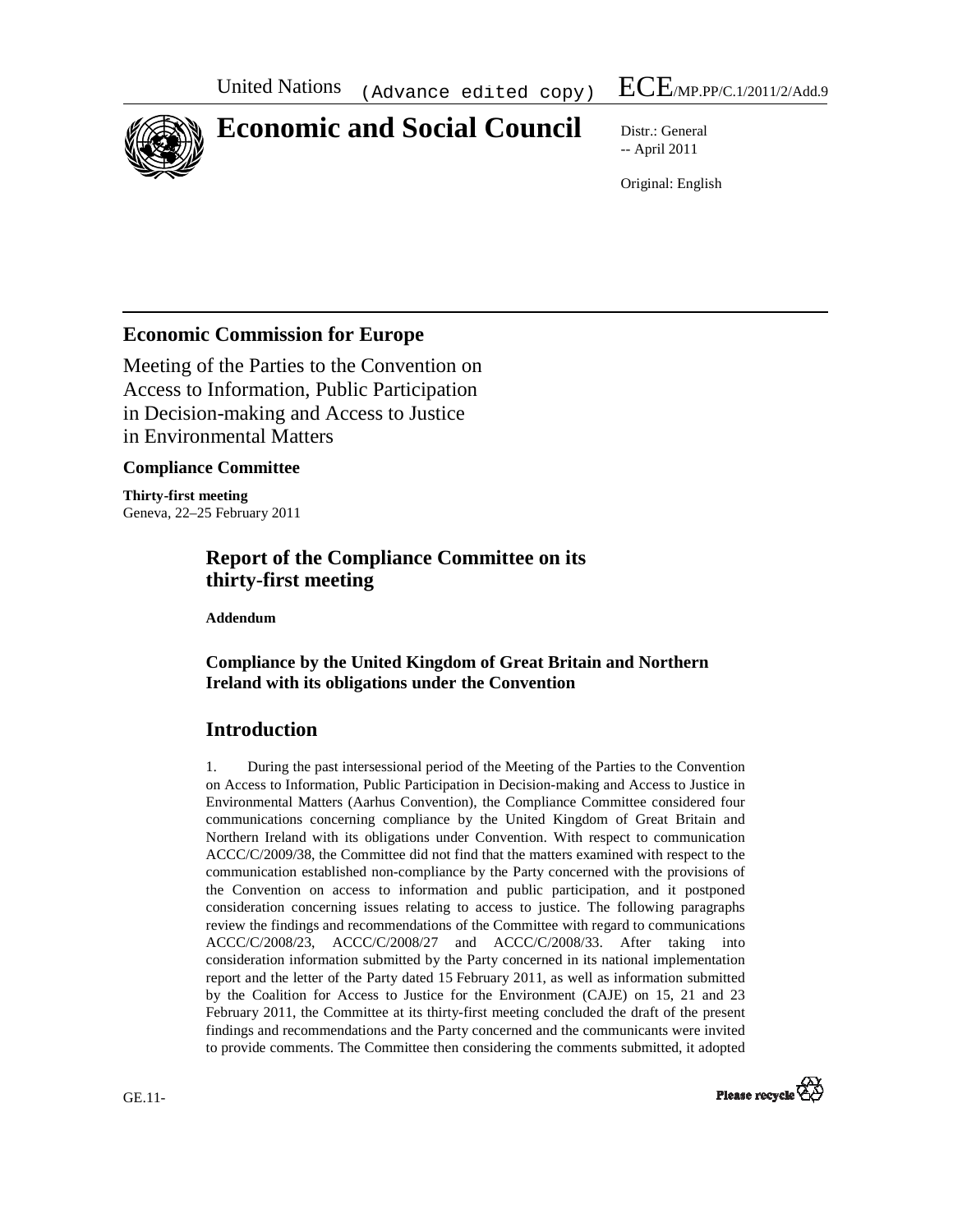the findings and recommendations using its electronic decision-making procedure and agreed to submit them to the Meeting of the Parties.

## **I. Implementation of recommendations with regard to communication ACCC/C/2008/23**

2. Communication ACCC/C/2008/23 was made on 21 February 2008 by Mr. Morgan and Ms. Baker with regard to compliance by the United Kingdom with its obligations under article 9, paragraph 4, of the Convention in connection with the availability of fair, equitable, timely and not prohibitively expensive review procedures in their private nuisance proceedings against the operator Hinton Organics (Wessex) Ltd, seeking an injunction to prohibit offensive odours arising from the operator's waste composting site near their homes. Following the cancellation of an interim relief, the communicants were ordered to pay the costs of the operator and public authorities/added parties to the proceedings, and the communicants alleged that demands from the public authorities for their costs to be paid forthwith and not to await the outcome of the trial amounted to non-compliance of the Party concerned with article 3, paragraph 8, of the Convention.

3. Having considered the communication in accordance with the procedure set out in section VI of the annex to decision I/7 of the Meeting of the Parties, the Committee at its twenty-ninth meeting (21–24 September 2010) found that, in respect of the requirements of article 9, paragraph 4, for procedures referred to in paragraph 3 to be fair and equitable, related to the fact that in the above circumstances where the communicants were ordered to pay the whole of the costs while the operator was not ordered to contribute at all, that that constituted stricto sensu non-compliance with article 9, paragraph 4.

4. Taking into consideration that no evidence had been presented to substantiate that the non-compliance with article 9, paragraph 4, was due to a systemic error, the Committee refrained from presenting any recommendations in that case.

5. The above findings and recommendations of the Committee are contained in the addendum to the report of the twenty-ninth meeting of the Committee (ECE/MP.PP/C.1/2010/6/Add.1).

## **II. Implementation of recommendations with regard to communication ACCC/C/2008/27**

6. On 18 August 2008, Cultra Residents' Association submitted communication ACCC/C/2008/27 with regard to compliance by the United Kingdom with its obligations under articles 3, 7 and 9 of the Convention in connection with the decision-making procedure to expand Belfast City Airport operations and with respect to the costs charged upon the communicant following the dismissal of its application for judicial review proceedings.

7. Having considered the communication, the Committee at its twenty-ninth meeting found that: the communicant's judicial review proceedings were within the scope of article 9, paragraph 3, of the Convention and thus were also subject to the requirements of article 9, paragraph 4, of the Convention, and that the quantum of costs awarded in that case, £39,454, rendered the proceedings prohibitively expensive and that the manner of allocating the costs was unfair, within the meaning of article 9, paragraph 4, and thus, amounted to non-compliance.

8. The Committee recommended to the Party concerned, with its agreement, to review its system for allocating costs in applications for judicial review within the scope of the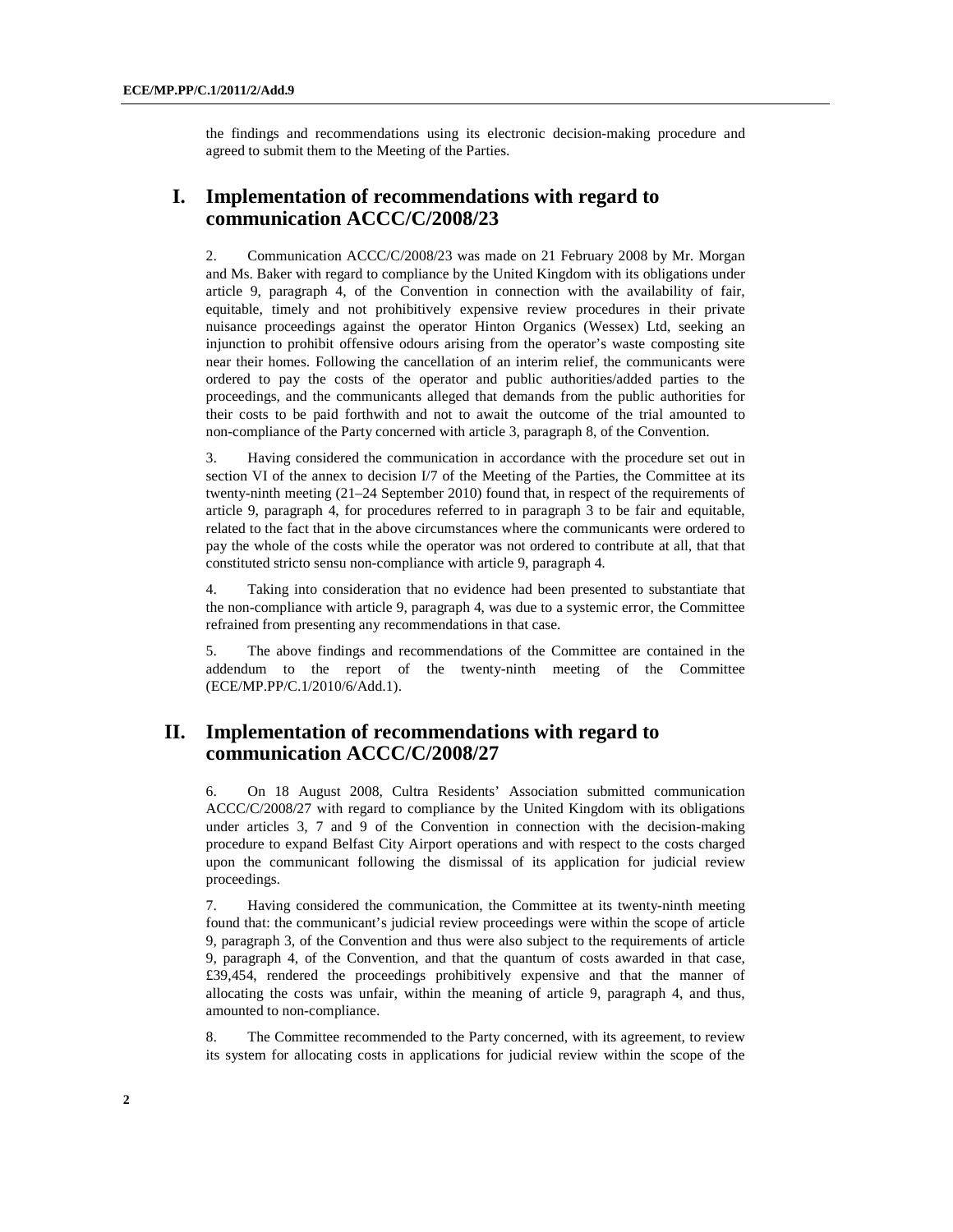Convention, and to undertake practical and legislative measures to ensure that the allocations of costs in such cases was fair and not prohibitively expensive.

9. The above findings and recommendations of the Committee are contained in the addendum to the report of the twenty-ninth meeting of the Committee (ECE/MP.PP/C.1/2010/6/Add.2).

## **III. Implementation of recommendations with regard to communication ACCC/C/2008/33**

10. On 2 December 2008, ClientEarth, the Marine Conservation Society (MCS) and Mr. Robert Latimer submitted communication ACCC/C/2008/33 with regard to compliance by the United Kingdom with its obligations under article 9, paragraphs 2, 3, 4 and 5, of the Convention in connection with the lack in general of substantive review in procedures for judicial review, the prohibitively expensive costs of judicial review proceedings, the lack of rights of action against private individuals for breaches of environmental laws and the restrictive time limits for judicial review; and, in particular in connection with access to justice, to challenge a government licence issued to the Port of Tyne in northern England that allows for the disposal and protective capping on of highly contaminated port dredge materials at an existing marine disposal site called "Souter Point" approximately four miles off the coast. The Committee decided to focus on the systemic issues raised by the communication.

11. Having considered the communication, the Committee at its twenty-ninth meeting found that:

(a) By failing to ensure that the costs for all court procedures subject to article 9 were not prohibitively expensive, and in particular by the absence of any clear legally binding directions from the legislature or judiciary to that effect, the Party concerned failed to comply with article 9, paragraph 4, of the Convention;

(b) The system as a whole was not such as "to remove or reduce financial […] barriers to access to justice", as article 9, paragraph 5, of the Convention required a Party to the Convention to consider;

(c) By not ensuring clear time limits for the filing of an application for judicial review and by not ensuring a clear date from when the time limit started to run, the Party concerned had failed to comply with article 9, paragraph 4;

(d) By not having taken the necessary legislative, regulatory and other measures to establish a clear, transparent and consistent framework to implement article 9, paragraph 4 of the Convention, the Party concerned also failed to comply with article 3, paragraph 1.

12. The Committee recommended to the Party concerned, with its agreement, to:

(a) Review its system for allocating costs in environmental cases within the scope of the Convention and to undertake practical and legislative measures to overcome the problems identified in paragraphs 128–136 of its findings (ECE/MP.PP/C.1/2010/6/Add.3) to ensure that such procedures:

- (i) Were fair and equitable and not prohibitively expensive; and
- (ii) Provided a clear and transparent framework;

(b) Review its rules regarding the time frame for the bringing of applications for judicial review identified in paragraph 139 of its findings to ensure that the legislative measures involved were fair and equitable and amounted to a clear and transparent framework.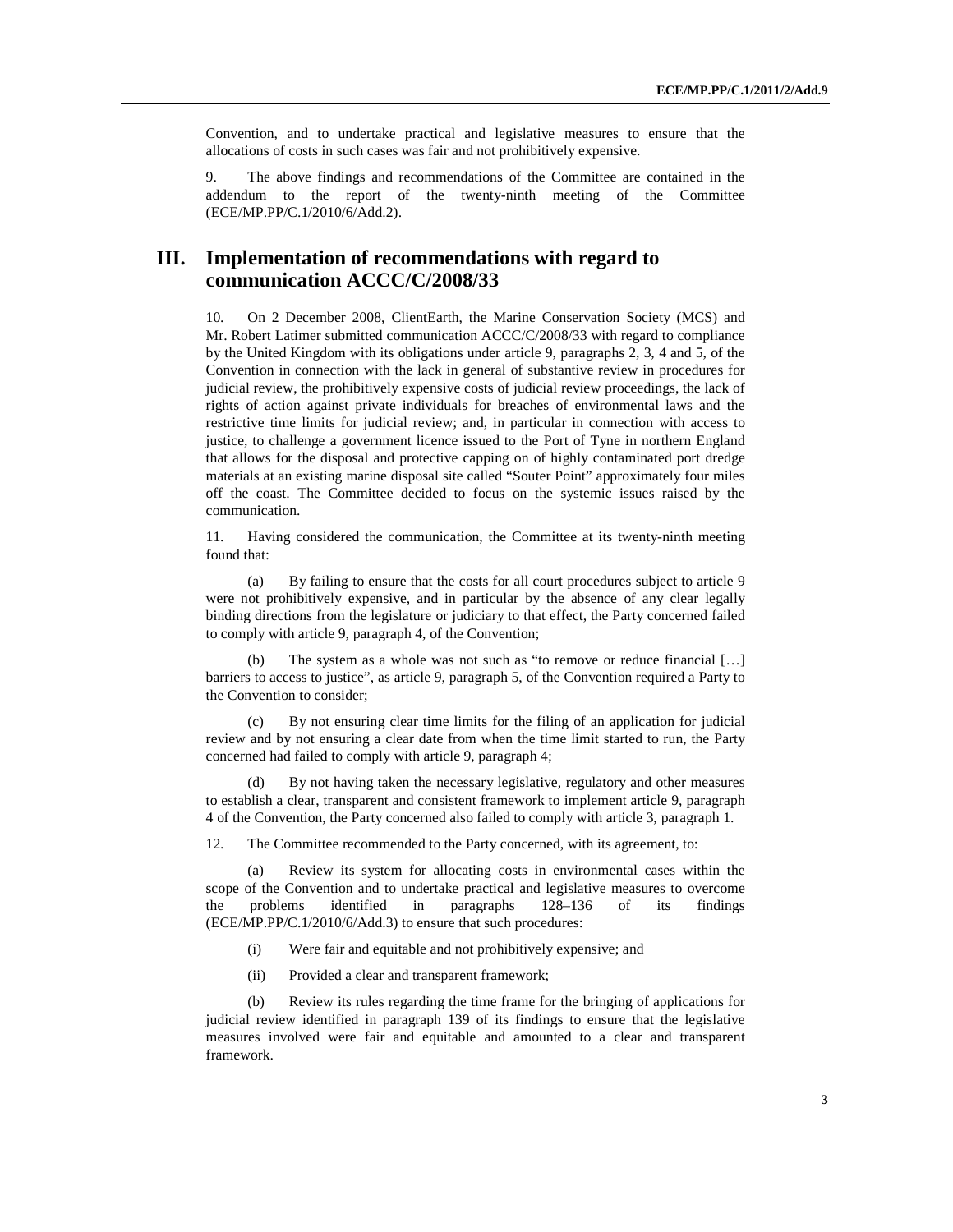13. The recommendations in the findings with regard to communication ACCC/C/2008/33 covered the specific issues raised in communications ACCC/C/2008/23 and ACCC/C/2008/27.

14. The above findings and recommendations of the Committee are contained in the addendum to the report of the twenty-ninth meeting of the Committee (ECE/MP.PP/C.1/2010/6/Add.3).

#### **IV. Follow-up and conclusions**

15. The Committee invited the Party concerned to provide information, no less than four months before the fourth session of the Meeting of the Parties, on the measures taken and the results achieved in implementation of the above recommendations.

16. On 15 February 2011, the Party concerned submitted the information on measures taken to address the above recommendations, as requested by the Committee. The Committee considered the information submitted by the Party concerned and also the national implementation report for the period 2008–2011. The Committee also considered the information submitted by CAJE on 15, 21 and 23 February 2011.

17. The Committee welcomed the progress undertaken by the Party concerned promptly after the adoption of the findings by the Committee.

18. With regard to the recommendation mentioned in paragraph 12 (a) above on costs, the Party concerned informed the Committee that the Ministry of Justice was preparing amendments to the Civil Procedure Rules of England and Wales to codify the case law on protective costs orders (PCOs) in order to provide added clarity and transparency to the law and the procedure for making an application for a PCO with a view to achieve compliance with the Convention. That was based on four potential problems identified by the Committee in its findings with regard to communication ACCC/C/2008/33 (see para. 129 of the findings). The rules would be based on the law as set out in the case of *Corner House*, as developed in particular with the *Garner* case.

19. The new rules were expected to be implemented by April 2011, while similar rules were in preparation to regulate the award of costs orders in environmental cases in Scotland and Northern Ireland.

20. The Ministry of Justice had also launched a public consultation (15 November 2010–14 February 2011), on the other key recommendations of Lord Justice Jackson's Review of Civil Costs (http://www.justice.gov.uk/consultations/jackson-review-151110.htm), which recommended, inter alia, a move to qualified one-way cost shifting (a view also put forward in the Sullivan update report).

21. The Party concerned stated that cross undertakings and interim injunctions were rarely required and that it had not bee able to identify recent examples of claims that had not been taken forward because of the financial burden that a cross undertaking in damages would pose. However, due to the concerns expressed in that area, the Ministry of Justice for England and Wales had launched public consultations (24 November 2010–24 February 2011) on cross undertakings in damages in environmental judicial review cases (http://www.justice.gov.uk/consultations/docs/cross-undertakings-in-damages-in-

environmental-judicial-review-claims.pdf). Consideration was being given to how to deal with this issue in Northern Ireland. Cross undertakings were not a feature of the law in Scotland.

22. With regard to the recommendation mentioned in paragraph 12 (b) above on time limits for judicial review proceedings, the Party concerned informed the Committee that the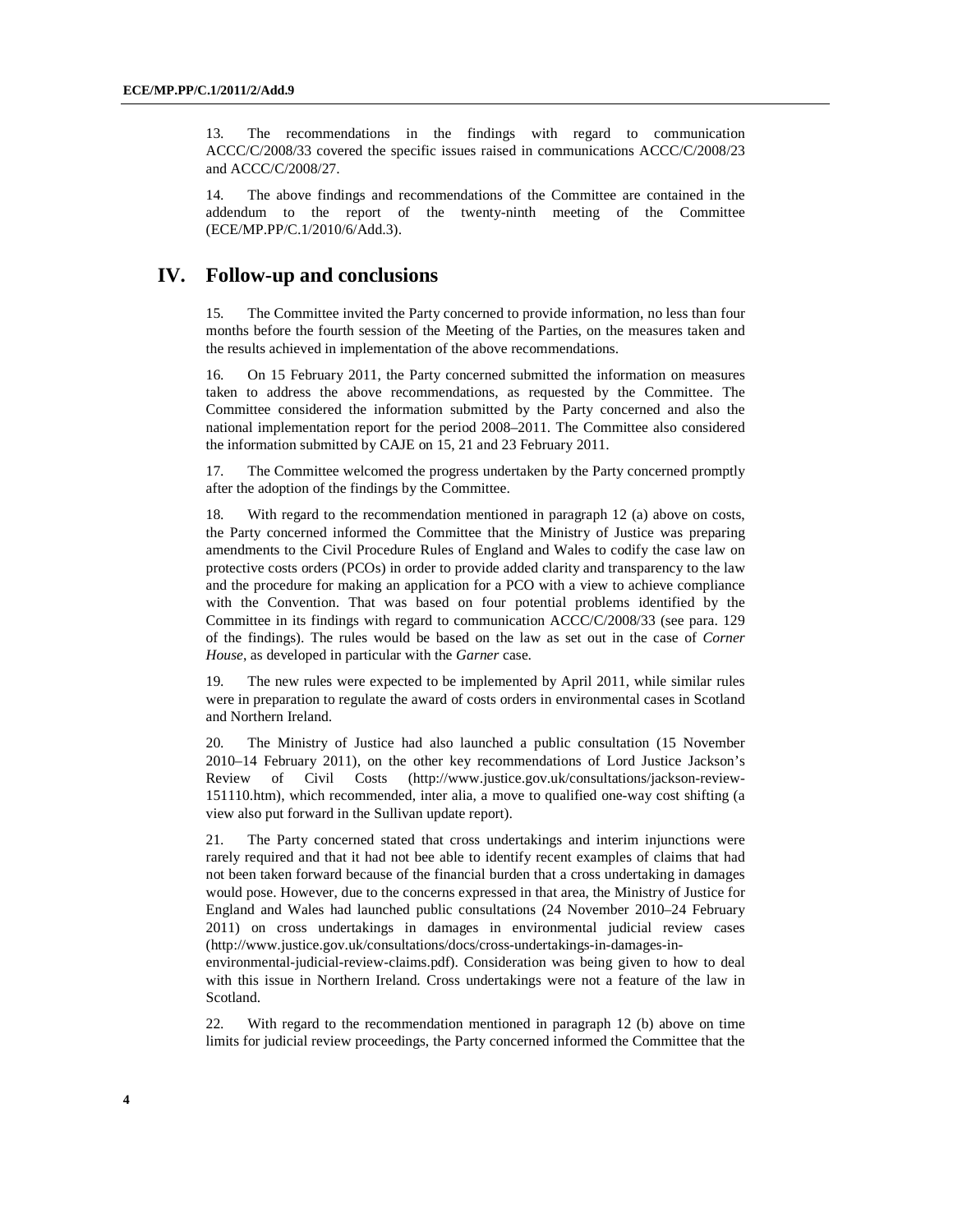Ministry of Justice was looking at the issue. It had consulted with the administrative court on whether the term "promptly" should be retained or whether the time limit should simply specify a maximum period, and whether it would be appropriate to set the clock running when the applicant became aware or should have become aware of the decision to be challenged. A further public consultation was currently under consideration.

23. At its thirty-first meeting, the Committee considered the progress achieved by the Party concerned. It notes the engagement of the United Kingdom demonstrated in its correspondence with the Committee and the participation of its representatives in the Committee's meetings.

24. The Committee considers that, while the measures undertaken by the Party concerned demonstrate progress made towards achieving compliance with article 9 of the Convention, it would be premature to conclude that the Party concerned is no longer not in compliance with the Convention, since the measures have not been implemented and a number of concerns have been raised by the public concerned.

25. In order to ensure the comprehensive review of compliance by the United Kingdom, the Committee invited the United Kingdom, as well as the communicants whose communication had initially triggered the review of compliance by United Kingdom, to comment on the draft of the present report. The Party concerned commented on 15 March 2011. The Committee also received comments from CAJE on 14 March 2011 and from ClientEarth on 15 March 2011. The latter was a response to the information submitted by the Party concerned on 15 February 2011.

26. The Party concerned expressed its satisfaction at the Committee's recommendations. ClientEarth noted that the ongoing reforms would not resolve the issue of non-compliance by the Party concerned with article 9 of the Convention. CAJE reiterated its concerns that, even if implemented, the proposals of the Party concerned regarding prohibitive expenses would not bring it in compliance with article 9, paragraph 4, of the Convention, because:

(a) The proposals for amendments only extend to cases covered by Directive 2003/35/EC providing for public participation, and not to all environmental cases, as covered by the Convention;

(b) The automatic imposition of a costs-cap of £25,000 for individuals will not address concerns regarding prohibitive expense (according to ClientEarth the average annual salary in the United Kingdom in 2010 was £25,543);

(c) The position in the proposals with regard to community groups and nongovernmental organizations remains entirely unclear;

All of the problems associated with cross-caps (as discussed by CAJE and Lord Justice Sullivan's Working Group on Access to Environmental Justice) remain unsolved; and

(e) Significant concerns will persist in connection with the imposition of crossundertakings in damages in relation to interim relief.

#### **V. Recommendations**

27. The Committee recommends to the Meeting of the Parties, pursuant to paragraph 35 of the annex to decision I/7, and taking into account the cause and degree of non-compliance as well as the measures taken by the party concerned in the interesessional period, to: